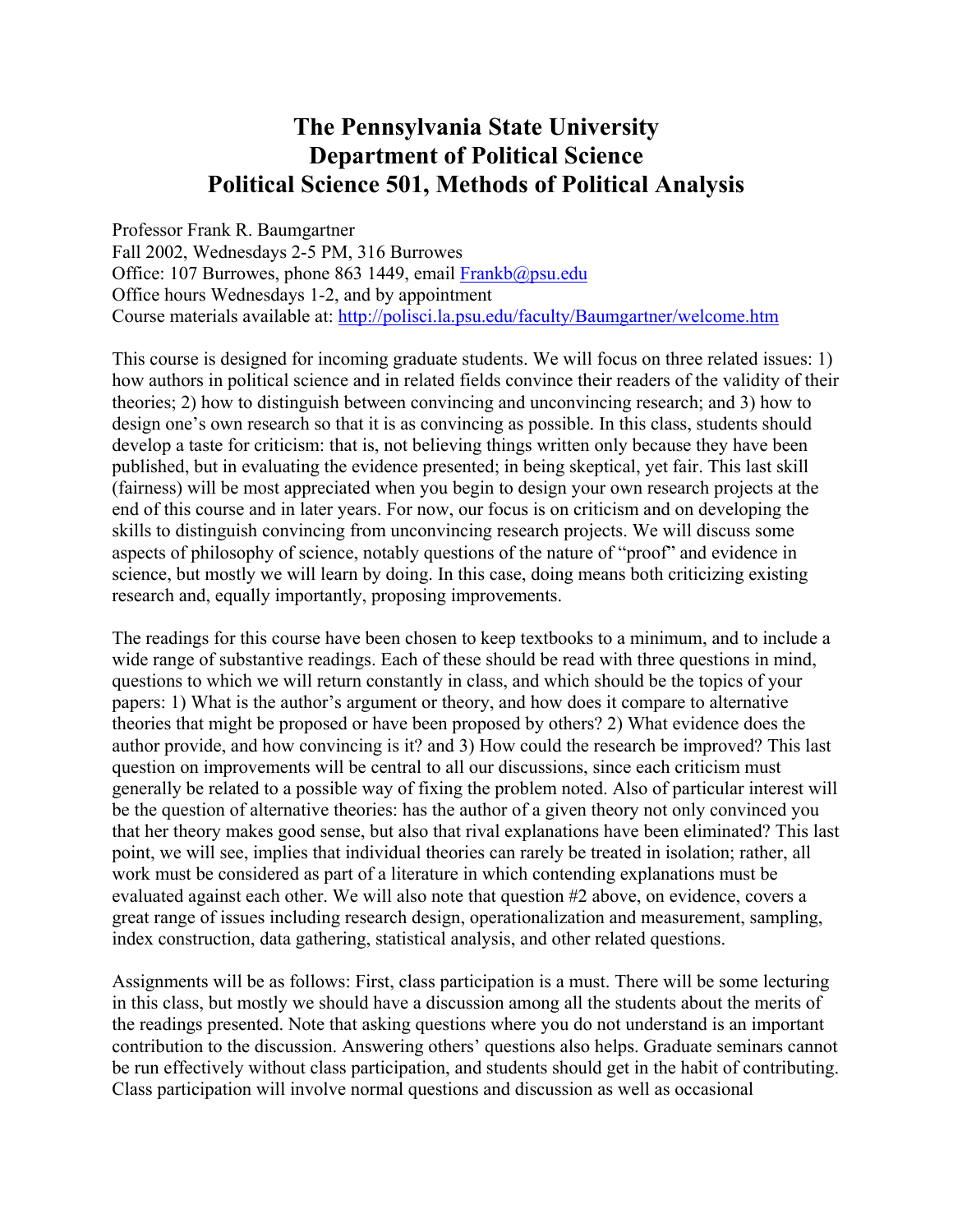presentations of assigned material. I reserve the right to call on students individually, and I will do so. No student can be a passive participant in this class and receive higher than a B+, assuming all the written work is perfect. Talk. Participate. Ask questions. Come prepared.

Second, there will be a series of short papers (and occasional exercises) throughout the term, assigned in such a way that several students will have assignments each week on a rotating basis. Each week's discussion, therefore, will benefit from a number of students who have been assigned to write papers on particular topics. These short papers should not be summaries of the readings. Rather, they should take issue with the author(s) on some particular question, discuss what potential problems arise from what the author(s) did, and propose an improvement. Since these papers will be short (no more than 2 pages, single-spaced), you should not spend time on generalities, but should go quickly into the particulars. After stating the general problem, spend some time discussing the particular mistake or unforeseen implication of what the author did, then discuss how to make improvements. Also discuss how this change might be related to any possible changes in the substantive conclusions of the article. In class discussion, you may be asked to summarize the reading and to begin the discussion on problems and improvements. These papers will therefore serve two purposes: First, they will allow you to show your understanding of the articles and to work on proposing improvements on assigned topics; second, they will constitute a way to ensure intelligent class discussion, since for each reading there will generally be at least one student assigned to write a paper and therefore particularly aware of the problems with the reading. Since it would be easy to write a brilliant paper after having sat in the class discussion, late papers will normally not be accepted for credit. So plan to have them in on time. Over the entire term, each student will write a total of about 7 or 8 short papers, depending on the number of students in the class. That means you should expect to write a paper at least every other week. These papers will be due in my office or by email attachment 24 hours before the course. I'll return them in class the next day. Occasionally there will be homework assignments due from all students. These are in addition to the short papers.

Third, there is a term paper, due on the last day of class, with a preliminary draft due approximately one month before. This paper will be a large version of the short papers. In it, you need to: 1) choose a limited area of research that interests you; 2) identify some empirical studies that have been done on that topic, using contrasting methodological approaches; 3) evaluate these studies and their methodologies, discussing the strong and weak points of each approach, and linking these to the theory being tested; and 4) propose a theory, a research design, and a set of measurements that would be the best possible way to answer your question. You should go into detail on the proposed theory, the research design, measurements, availability of evidence, and any other important points. The topic may be anything from political science that interests you (you may want to choose a topic that interests you enough to follow up on, for example in your other statistics, methods, or substantive courses this or next semester). The literature review does not have to be all-inclusive; rather the important point is that it include examples of different approaches (case study, longitudinal design, cross-sectional comparison, experimental study, for example), so that you can discuss the strong and weak points of each approach. Your discussion of the literature should show what problems have plagued researchers in the past, and your proposal obviously should do away with those problems. You should be able to do this in about 25 pages or so.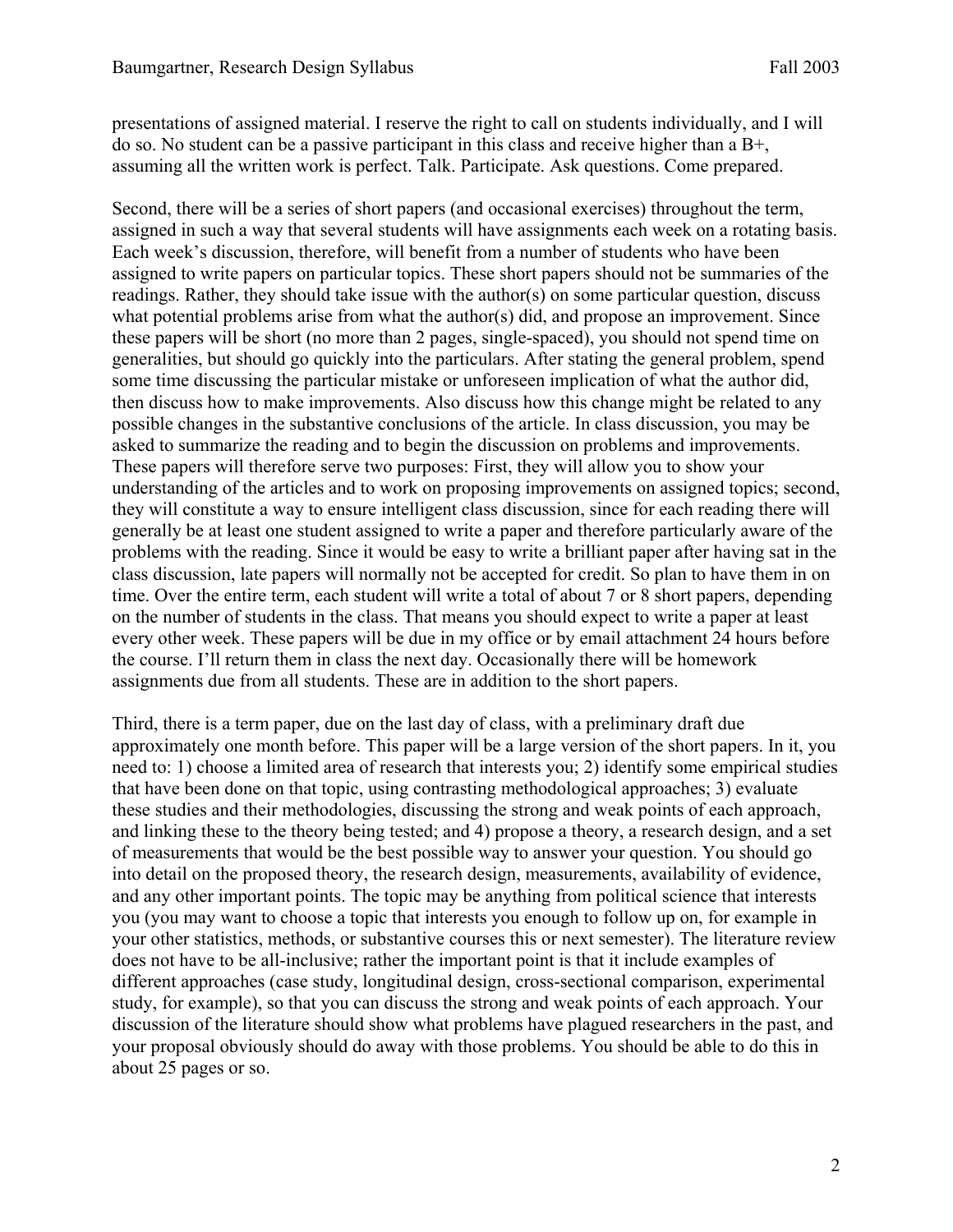You are advised to get an early start on the research design paper. Since the criticism of existing literature is an important part of the paper, you will need to locate a number of articles or books for criticism before you can even start writing the paper. You should discuss your topic with me before the mid-point of the semester so that I can help you avoid topics where too few studies have been done, or help you define your topic in the most appropriate way. The first three parts of this paper are due in class on November 5. This should include your evaluation of existing literature, but not your own proposal for further research. I will read and comment on those within one week, with suggestions for the research design. Then, your final paper should include any improvements on the first draft, including solving any problems that I might point out in my comments, and then propose your research design. Only the grade that you receive on the final version of the paper counts. This final version of the paper is due in class during the last meeting of the semester. When you hand in your final paper you should also hand back my comments on you earlier draft.

Grades will be calculated according to the following formula:

- 40% Total combined for short papers
- 35 Term paper
- 20 Class participation. Note that this is enough to make the difference between an A and a C in your final grade.
- 5 Exercises

100% Total

The following books are available for purchase:

- Campbell, Donald T. and Julian C. Stanley. 1963. *Experimental and Quasi-Experimental Designs for Research.* Chicago: Rand McNally.
- Erikson, Robert S., Michael B. MacKuen, and James A. Stimson. 2002. *The Macro Polity*. New York: Cambridge University Press.
- Frankfort-Nachmias, Chava and David Nachmias. 1999. *Research Methods in the Social Sciences* Sixth Edition. New York: St. Martin's. NOTE: Older editions are also acceptable and may be available used.
- Gates, Scott and Brian D. Humes. 1997. *Games, Information, and Politics: Applying Game Theoretic Models to Political Science.* Ann Arbor: University of Michigan Press.
- Morton, Rebecca B. 1999. *Methods and Models*. New York: Cambridge University Press.
- Putnam, Robert D. 1993. *Making Democracy Work: Civic Traditions in Modern Italy*. Princeton: Princeton University Press.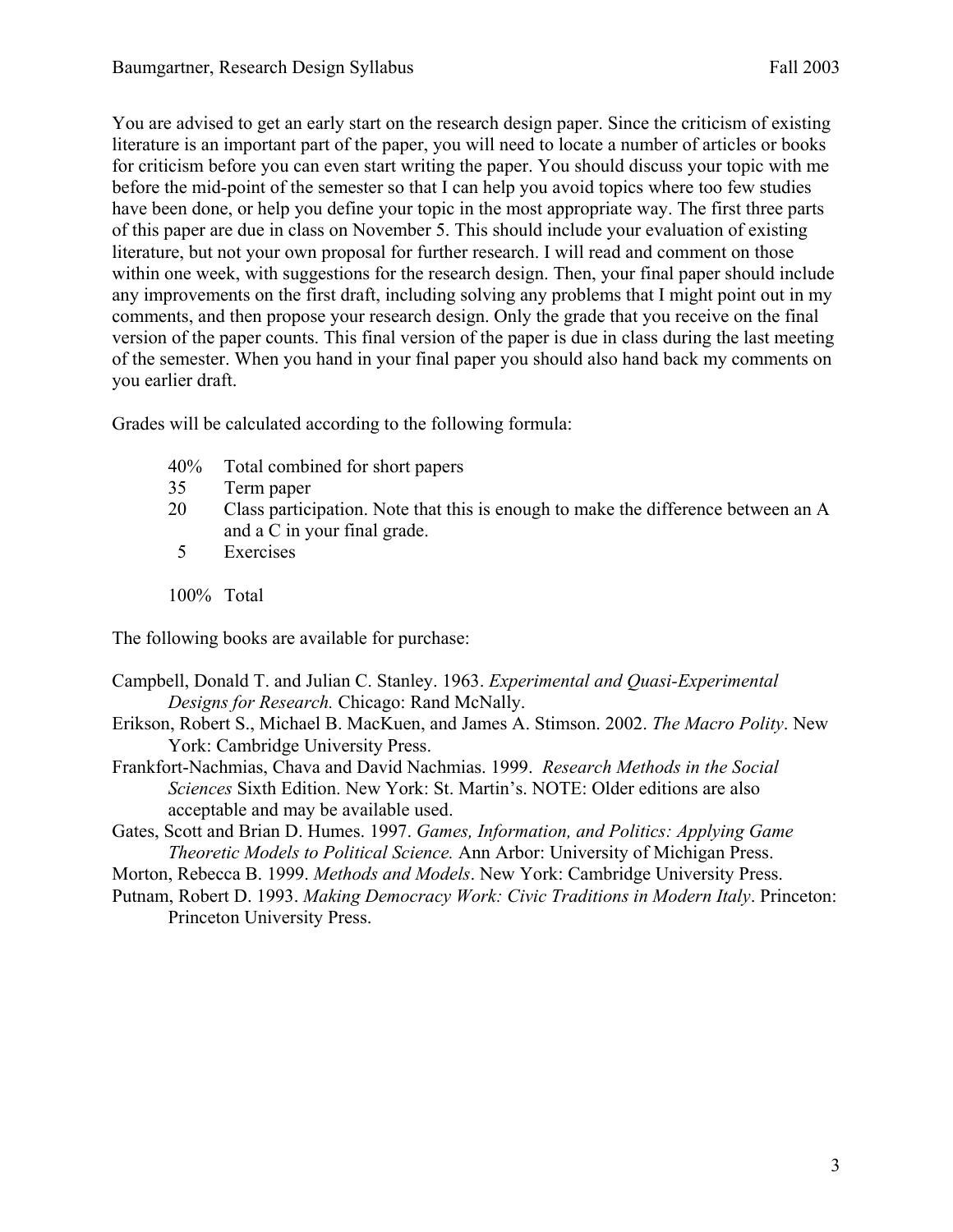Please note the following announcements concerning University policies.

#### **Academic Dishonesty1**

The Department of Political Science, along with the College of the Liberal Arts and the University, takes violations of academic dishonesty seriously. Observing basic honesty in one's work, words, ideas, and actions is a principle to which all members of the community are required to subscribe.

All course work by students is to be done on an individual basis unless an instructor clearly states that an alternative is acceptable. Any reference materials used in the preparation of any assignment must be explicitly cited. In an examination setting, unless the instructor gives explicit prior instructions to the contrary, whether the examination is in-class or take-home, violations of academic integrity shall consist of any attempt to receive assistance from written or printed aids, or from any person or papers or electronic devices, or of any attempt to give assistance, whether the one so doing has completed his or her own work or not.

Other violations include, but are not limited to, any attempt to gain an unfair advantage in regard to an examination, such as tampering with a graded exam or claiming another's work to be one's own. Violations shall also consist of obtaining or attempting to obtain, previous to any examinations, copies of the examination papers or the questions to appear thereon, or to obtain any illegal knowledge of these questions. Lying to the instructor or purposely misleading any Penn State administrator shall also constitute a violation of academic integrity.

In cases of a violation of academic integrity it is the policy of the Department of Political Science to impose appropriate penalties that are consistent with University guidelines.

#### **Disabilities**

The Pennsylvania State University encourages qualified people with disabilities to participate in its programs and activities and is committed to the policy that all people shall have equal access to programs, facilities, and admissions without regard to personal characteristics not related to ability, performance, or qualifications as determined by University policy or by state or federal authorities. If you anticipate needing any type of accommodation in this course or have questions about physical access, please tell the instructor as soon as possible. Reasonable accommodations will be made for all students with disabilities, but it is the student's responsibility to inform the instructor early in the term. Do not wait until just before an exam to decide you want to inform the instructor of a learning disability; any accommodations for disabilities must be arranged well in advance.

 $\overline{a}$ <sup>1</sup> Much of the text above has been directly obtained from the sections of the Princeton University website hftp://www.princeton.edu/pr/pub/rrr/99/pages/Ol.htm ) concerning academic integrity (Rights, Rules, Responsibilities introductory text as well as pages 55-69) as well as from the website of the Department of Economics at The Pennsylvania State University.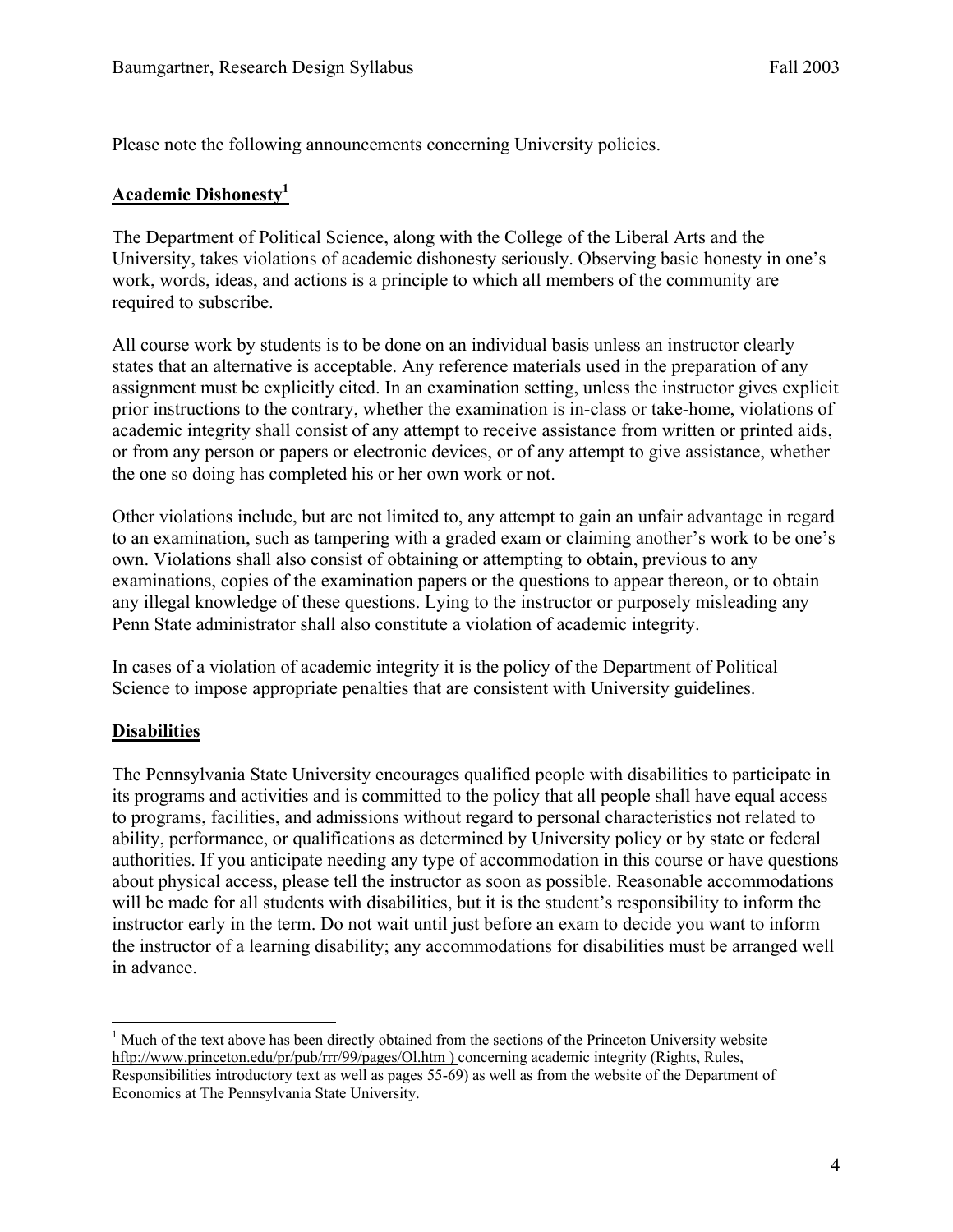## **Weekly Assignments and Topics**

### **Part One: Introduction and Review**

September 3. Introduction to the course and overview of the syllabus.

- September 10. The Scientific Approach. The importance of being wrong; the nature of scientific explanation; the nature of evidence; what is convincing to a scientist; how evidence accumulates; what is "proof." We will return to some of the philosophical questions of this approach during the last week of the term. For now, the focus will be on developing a shared vocabulary and an understanding of the process. Note how these ideas apply to quantitative and to qualitative research projects.
	- Nachmias, Ch. 1-4.
	- Stinchcombe, Arthur L. 1968. *Constructing Social Theories.* Chicago: University of Chicago Press, 1968. Ch. 2: The Logic Of Scientific Inference Pp. 15-56.
	- Lave, Charles, and James G. March. 1975. An Introduction to Models in the Social *Sciences*. New York: Harper and Row. Ch. 2-3, pp. 9–84.

### **Part Two: Measurement Issues**

- September 17. Measurement terminology; tests for reliability and validity; basics of designing good measures that tap the concepts they are supposed to tap; how to recognize measures that do not measure what they say they measure; systematic versus random measurement error and their consequences; building indices combining multiple measures into a single scale. Examples from survey research, economic data, and public policy.
	- Nachmias, Ch. 7, 11, 12, 18, skim ch. 9
	- Baumgartner, Frank R. and Jack L. Walker. 1988. Survey Research and Membership in Voluntary Associations. *American Journal of Political Science* 32: 908–928.
	- **Prothro, James W. and Charles M. Grigg. 1960. Fundamental Principles of Democracy.** *Journal of Politics* 22: 276–294.
	- Morgenstern, Oskar. 1963. *On the Accuracy of Economic Observations*. Princeton: Princeton University Press. 2nd. ed. Ch. 1, "The Nature of Economic Data," ch. 2, "Characteristics of Sources and Errors of Economic Statistics," ch. 3, "Specious Accuracy," ch. 13, "Employment and Unemployment Statistics." Pp. 3–69, 216–241.
	- **Baumgartner, Frank R., Bryan D. Jones, and John D. Wilkerson, "Studying Policy"** Dynamics," ch. 2, pp. 29-46, in Baumgartner and Jones, eds. 2002. *Policy Dynamics*. Chicago: University of Chicago Press.
- September 24. Sampling; Survey design. Many measurement issues here as well, specific to surveys this week, but also apparent in other types of research. Also sampling procedures and the importance of sampling error as opposed to other types of error in most work that involves sampling, such as surveys. Note the differences and similarities between mass surveys, elite surveys, and mail questionnaires, and pay attention to how one creates a sampling frame and ensures a high response rate. Note that one can calculate the standard error associated with sampling uncertainties but that other types of error, such as low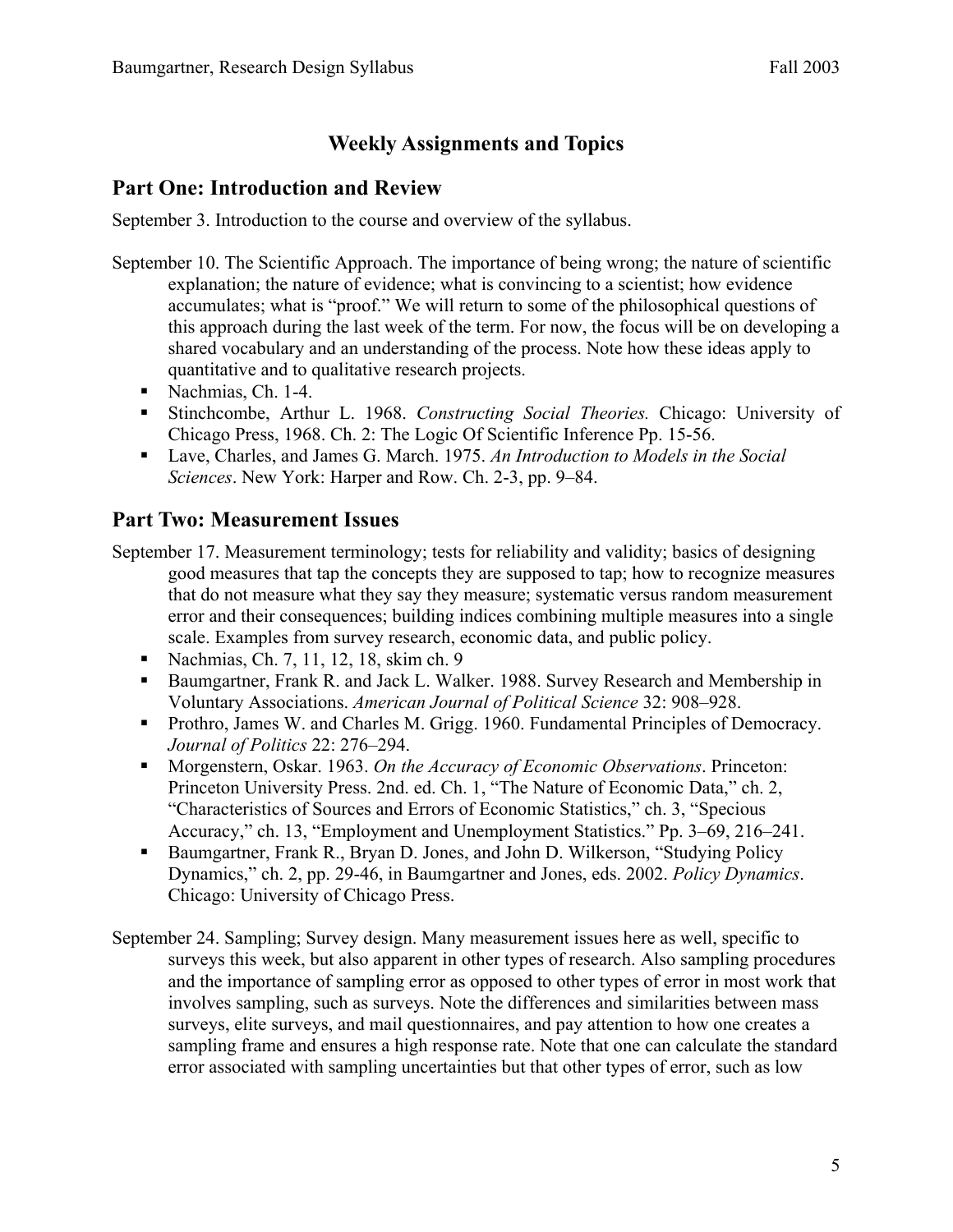response rate, poorly worded questions, or ambiguous responses, are not included in these calculations.

- Nachmias, Ch. 8,  $10$
- Read the codebook for the 2000 National Election Study available under **codebook introduction** at: http://www.umich.edu/~nes/studyres/nes2000/nes2000.htm. Pay attention to the introductory materials describing sampling procedures, personal v. phone interviews, response rates, survey administration, question wording experiments, and other elements of survey administration.
- Read the description of sampling procedures and the survey instrument at http://lobby.la.psu.edu.
- Hojnacki, Marie and David C. Kimball. 1998. Organized Interests and the Decision of Whom to Lobby in Congress. *American Political Science Review* 92 (4): 775-90.

# **Part Three: Research Design Questions**

- October 1. Experiments and Quasi-experimental designs. This week focuses on designing a research project so that covariance, time-order, and spuriousness can be controlled or demonstrated. Time-series, cross-sectional designs, experimental designs, and a wide variety of other techniques are described. Note especially the numerous generic threats to validity that Campbell and Stanley lay out. Nachmias makes it easier to understand.
	- Nachmias, Ch.  $5, 6$ .
	- Campbell, Donald T. and Julian C. Stanley. 1963. *Experimental and Quasi-Experimental Designs for Research.* Chicago: Rand McNally.
- October 8. Quasi-experiments and other examples from the literature. Consider the strength of these designs, and discuss whether the authors could have reached similar conclusions if they had chosen different designs. Note the concept of a "crucial experiment."
	- Campbell, Donald T. and H. Laurence Ross. 1970. The Connecticut Crackdown on Speeding. In Edward R. Tufte, ed. *The Quantitative Analysis of Social Problems.* Reading, Mass.: Addison-Wessley. Pp 110-125.
	- Campbell, Donald T. 1975. Degrees of Freedom and the Case Study. *Comparative Political Studies* 8: 179-93.
	- Lijphart, Arend. 1979. Religious vs. Linguistic vs. Class Voting: The Crucial Experiment of Comparing Belgium, Canada, South Africa, and Switzerland. *American Political Science Review* 73: 442-51.
	- Jennings, M. Kent and Gregory B. Markus. 1977. The Effect of Military Service on Political Attitudes: A Panel Study. *American Political Science Review* 71 (1): 131-47.
	- Lewis-Beck Michael S. and John R. Alford. 1980. Can Government Regulate Safety? The Coal Mine Example. *American Political Science Review* 74: 745-56.
	- B. Dan Wood, Richard W. Waterman. 1991. The Dynamics of Political Control of the Bureaucracy. *American Political Science Review* 85 (3): 801-28.

October 15. Experiments in political science.

- Robinson, Michael J. 1976. Public Affairs Television and the Growth of Political Malaise. *American Political Science Review* 70: 409-432.
- Quattrone, G., and Amos Tversky. 1988. Contrasting Rational and Psychological Analyses of Political Choice*. American Political Science Review* 83: 719-36.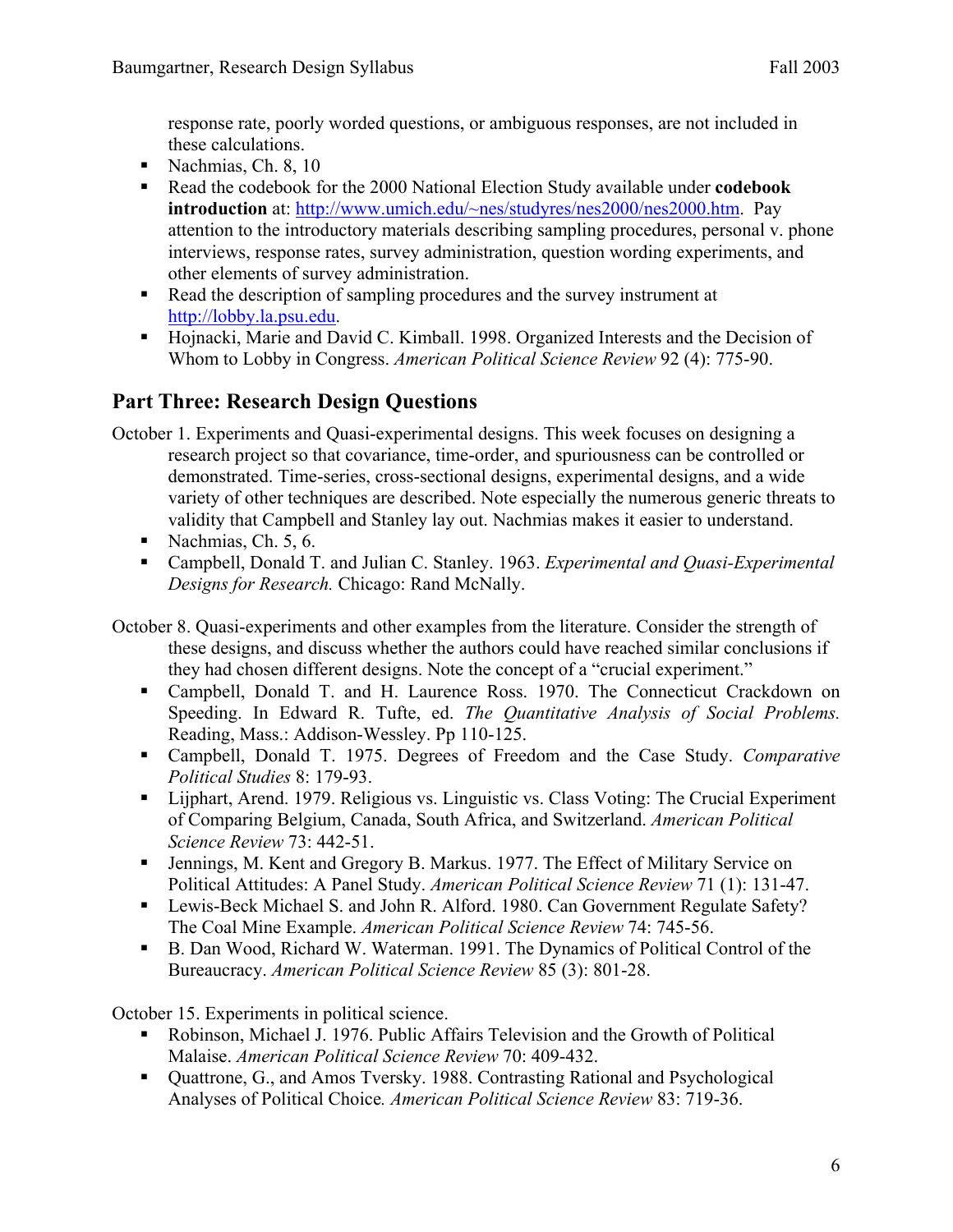- Chin, Michelle, Jon R. Bond, and Nehemia Geva. 2000. A Foot in the Door: An Experimental Study of PAC and Constituency Effects on Access. *Journal of Politics* 62 (2): 534-49.
- Iyengar, Shanto. 2000. Experimental Designs for Political Communication Research: From Shopping Malls to the Internet. Paper presented at the Workshop in Experimental Methods, Harvard University, May 5-6, 2000. Available at: http://pcl.stanford.edu/research/papers/hwshop/index.html
- Play the Whack-a-Pol game at http://pcl.stanford.edu/exp/whack/pol/index.html and tell me what we learn from that. What theory is being tested? Should that be apparent to the participant?

October 22. Game Theoretical Approaches. Gates and Humes provide an overview and some detailed examples of the uses of game theory in political science.

 Gates, Scott and Brian D. Humes. 1997. *Games, Information, and Politics: Applying Game Theoretic Models to Political Science.* Ann Arbor: University of Michigan Press.

October 29. Linking formal models and empirical tests. Morton will convince you why we need more experiments in political science, maybe.

**Morton, Rebecca B. 1999.** *Methods and Models*. New York: Cambridge University Press.

November 5. Cross-Level Inferences, Ecological Analysis; summary and review of material covered so far.

- Naroll, Raoul. 1973. Galton's Problem. In: *A Handbook of Methods in Cultural Anthropology.* New York: Columbia University Press, pp. 974-89.
- Robinson, W. S. 1950. Ecological Correlations and the Behavior of Individuals. *American Sociological Review* 15: 351-7.
- King, Gary. 1997. *A Solution to the Ecological Inference Problem*. (Princeton: Princeton University Press), chapter 1, "Qualitative Overview."
- Achen, Christopher H. and W. Phillips Shively. 1995. *Cross-Level Inference*. Chicago: University of Chicago Press. Chapter 1: Cross-Level Inference.

### **First Draft of Term Papers Due Today November 5.**

### **Part Four: Evaluating Prominent Research Projects**

In this section of the course you will apply the various critical skills you've acquired to evaluating a series of prominent and influential works in the literature. Your papers and class discussion will focus on exactly what the authors did, how they designed their project, how they measured relevant variables, how they considered rival hypotheses as well as their own, how they gathered their data, and all other elements of the research project. In addition to pointing out the consequences of the choices that scholars made, in each paper you should suggest alternative ways to design a research project on the same topic and discuss the relative merits of the various approaches.

November 12. Erikson, MacKuen, and Stimson propose something entirely new: A macro- rather than a micro- view of public opinion and government response (or of government activities and public response). We'll discuss their book in terms of its theoretical